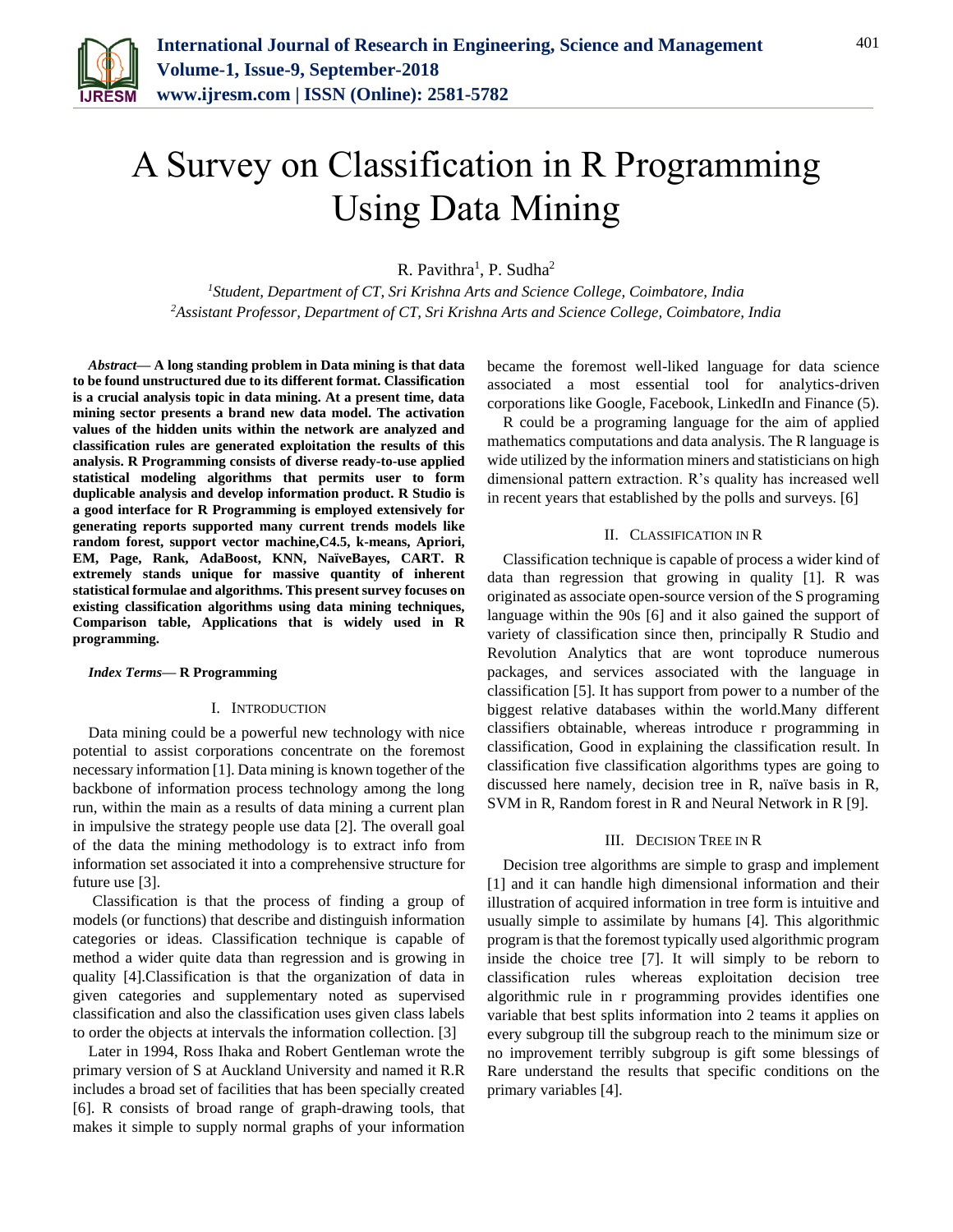

## IV. NAÏVE BAYES CLASSIFICATION IN R PROGRAMMING

Naive Bayes classifier has been wide used for text categorization because of its simplicity and potency [13]. Data classification with naïve Bayes is that the task of predicting the category of an instance from a collection of attributes describing that instance and assume that all the attributes are not absolutely freelance given the class [14]. The R renowned package for BNSis named "bnlearn" and this package contains altogether totally different algorithms for BN structure learning, parameter learning and reasoning [15].

## V. RANDOM FOREST IN R

The Random Forest (RF) algorithmic rule by Leo Breiman has become a standard information analysis tool in bioinformatics (16). It's shown glorious performance in settings wherever the quantity of variables is way larger than the quantity of observations, will deal with advanced interaction structures additionally as extremely correlate variables and returns measures of variable importance [17]. It is one amongst the correct learning algorithmic rule. The basic idea of the algorithmic rule is to make several tiny decision-tree then merging them to make a forest [1]. This technique is that the learning ensemble classification methodology consisting of a bagging of un-pruned decision tree learners with an irregular choice of options at every split. Random Forest technique also can be used feature selection alone. A number of the options of R Random Forests area unit as follows as, it is that the kind of model that runs on massive databases [16].

## VI. SUPPORT VECTOR MACHINE IN R

SVM combines the conception of regression furthermore as cluster, therefore become one amongst the foremost powerful technique [8]. In order to handle the non-linearly severable cases thus slack variables are introduced to SVM therefore on to tolerate some employment errors, with the influence of the noise in work data thereby reduced. This classifier with slack variables is noted to as a soft-margin classifier [3].This algorithm is based on their strong connection to the underlying statistical learning theory. That is, an SVM is an approximate implementation of the structural risk minimization (SRM) method [18]. There are numerous techniques of classification like decision tree classifier, rule primarily based classifiers, Bayesian classifiers, support vector machine, k-n-n classifier [8]. This method is used to achieve multi-class classification by combining several SVM sub-classifiers into a binary tree structure. Some of the options of R SVM are select a best hyperplane that maximizes margin. Applies penalty for misclassifications (cost 'c' standardization parameter). If the non-linearly dissociative the data points [19]. In comparison of two data mining techniques of Artificial Neural Network and Support Vector Machine [8]. Whereas developing a model of classification and prediction exploitation some advance data mining techniques like artificial neural network and support vector machine on the soil dataset [22].

| <b>Algorithms</b>                          | <b>COMPARISON TABLE</b>                                                                                                                                                                                                                                           |                                                                                                                                                                                                                           |
|--------------------------------------------|-------------------------------------------------------------------------------------------------------------------------------------------------------------------------------------------------------------------------------------------------------------------|---------------------------------------------------------------------------------------------------------------------------------------------------------------------------------------------------------------------------|
|                                            | Advantage                                                                                                                                                                                                                                                         | <b>Disadvantage</b>                                                                                                                                                                                                       |
| Decision Algorithm                         | It is non-parametric<br>$\bullet$<br>Decision trees will manage missing information.<br>٠<br>A decision tree provides a visual interpretation of<br>٠<br>a scenario for decision making.[4]                                                                       | This ends up in an<br>$\bullet$<br>absence of robustness<br>The modification<br>$\bullet$<br>of one variable could Modification<br>the entire tree if this variable is<br>found close to the highest f the<br>tree. $[4]$ |
| Naive Bays Algorithm                       | To improves the classification performance by removing<br>$\bullet$<br>the unrelated choices.<br>Good Performance<br>٠<br>It's short procedure time[3]<br>$\bullet$                                                                                               | The naive bays<br>$\bullet$<br>classifier needs sizable amount of<br>records to get smart results.<br>Threshold worth should be tuned[3]<br>$\bullet$                                                                     |
| <b>Support Vector</b><br>Machine Algorithm | Less over fitting, strong to noise.<br>$\bullet$<br>Particularly well-liked in text classification issues[8]                                                                                                                                                      | SVM may be a binary classifier. to<br>$\bullet$<br>try and do a multi-class<br>classification, combine wise<br>classifications is used<br>Computationally costly, therefore ru<br>$\bullet$<br>$ns$ slow.[8]              |
| Neural network                             | Capable of manufacturing an arbitrarily advanced<br>$\bullet$<br>relationship between input and output [2]                                                                                                                                                        | Do not work well once there are<br>$\bullet$<br>several a whole bunch or thousands<br>of input options and troublesome to<br>know the model <sup>[2]</sup>                                                                |
| Random forest                              | It even have less variance than one decision tree.<br>$\bullet$<br>It are extraordinarily versatile and have terribly high<br>٠<br>accuracy<br>It additionally maintains accuracy even when an oversized<br>$\bullet$<br>proportion of the information missing[1] | Complexity<br>$\bullet$<br>More procedure resources and fewer<br>intuitive<br>The prediction method exploitation<br>$\bullet$<br>random forest is time overwhelming<br>than different algorithms[1]                       |

TABLE I